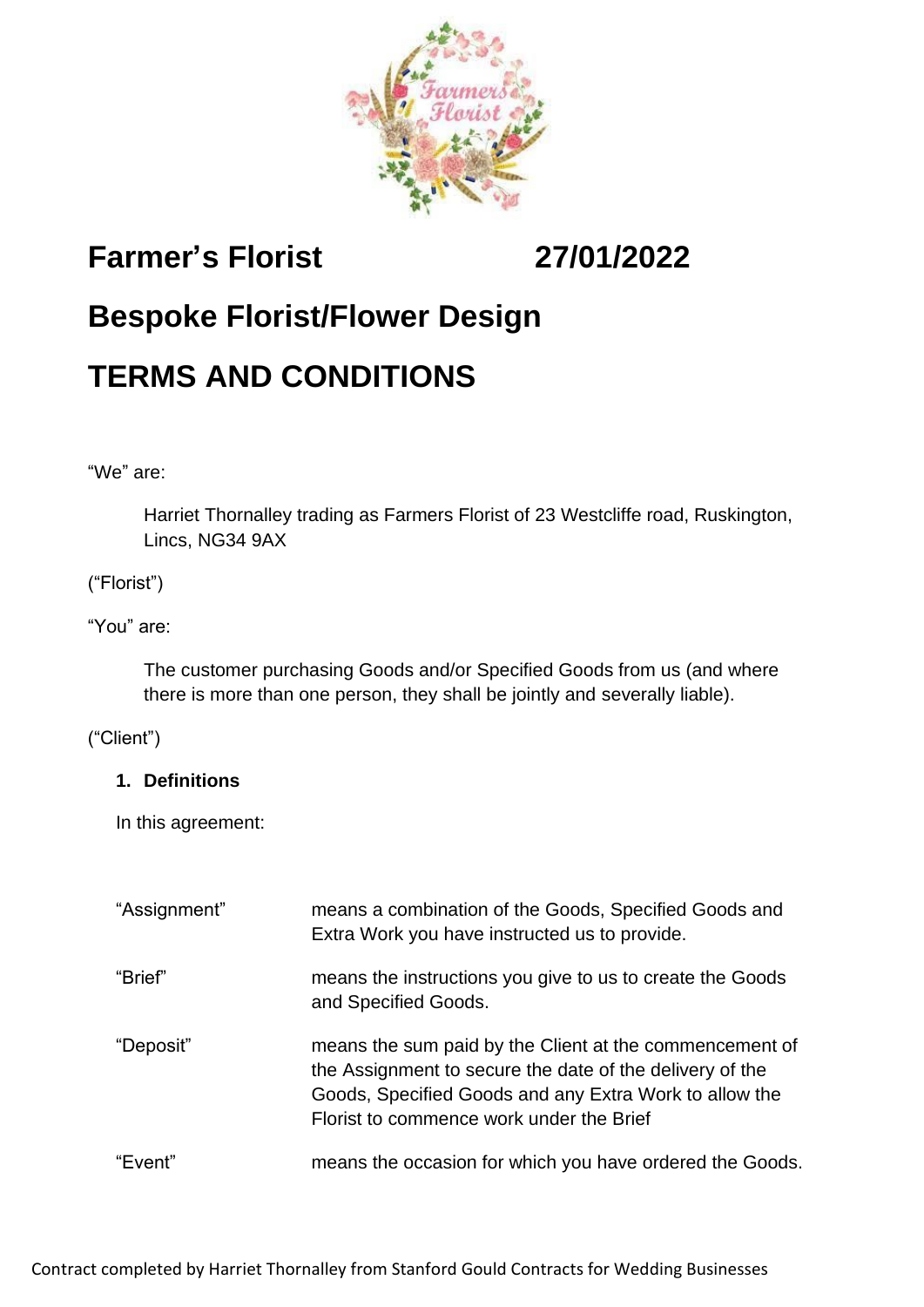

"Extra Work" means all of the work we do and the materials we buy to prepare or produce Specified Goods. This will usually mean creating bespoke designed flower and plant decorations and creations, including art work and design advice, or floral design solutions for interior or external spaces. "Goods" means any of the Goods we offer for sale on Our Website, or, if the context requires, Goods we sell to you. It includes Specified Goods. "Intellectual Property" means Intellectual Property of every sort, whether or not registered or registrable in any country, including Intellectual Property of kinds coming into existence after today; and including; among others, designs, copyrights, software, discoveries, know-how, together with all rights which are derived from those rights. "Our Website" means any website of ours and includes all web pages controlled by us. "Quotation" means a breakdown of the cost of your Assignment. "Specified Goods" means Goods which have been subject to Extra Work to your specific order.

"Terms" means these Terms and Conditions.

### **2. Our Contract With You**

- 2.1. We have set out in our Quotation what Goods and Extra Work you wish to receive from us and a date for your Event when we will deliver our Goods to you. We have set out the price and any requirements for the Assignment in our Quotation.
- 2.2. The Florist will use reasonable care and skill in performing the Assignment.
- 2.3. Verbal or email instructions by the Client to proceed will constitute an acceptance in full of these Terms. Variations to the Assignment may only be agreed in writing.
- 2.4. Any change of date or postponement of your Event will be agreed subject to our availability and will be deemed a cancellation unless we agree otherwise in writing.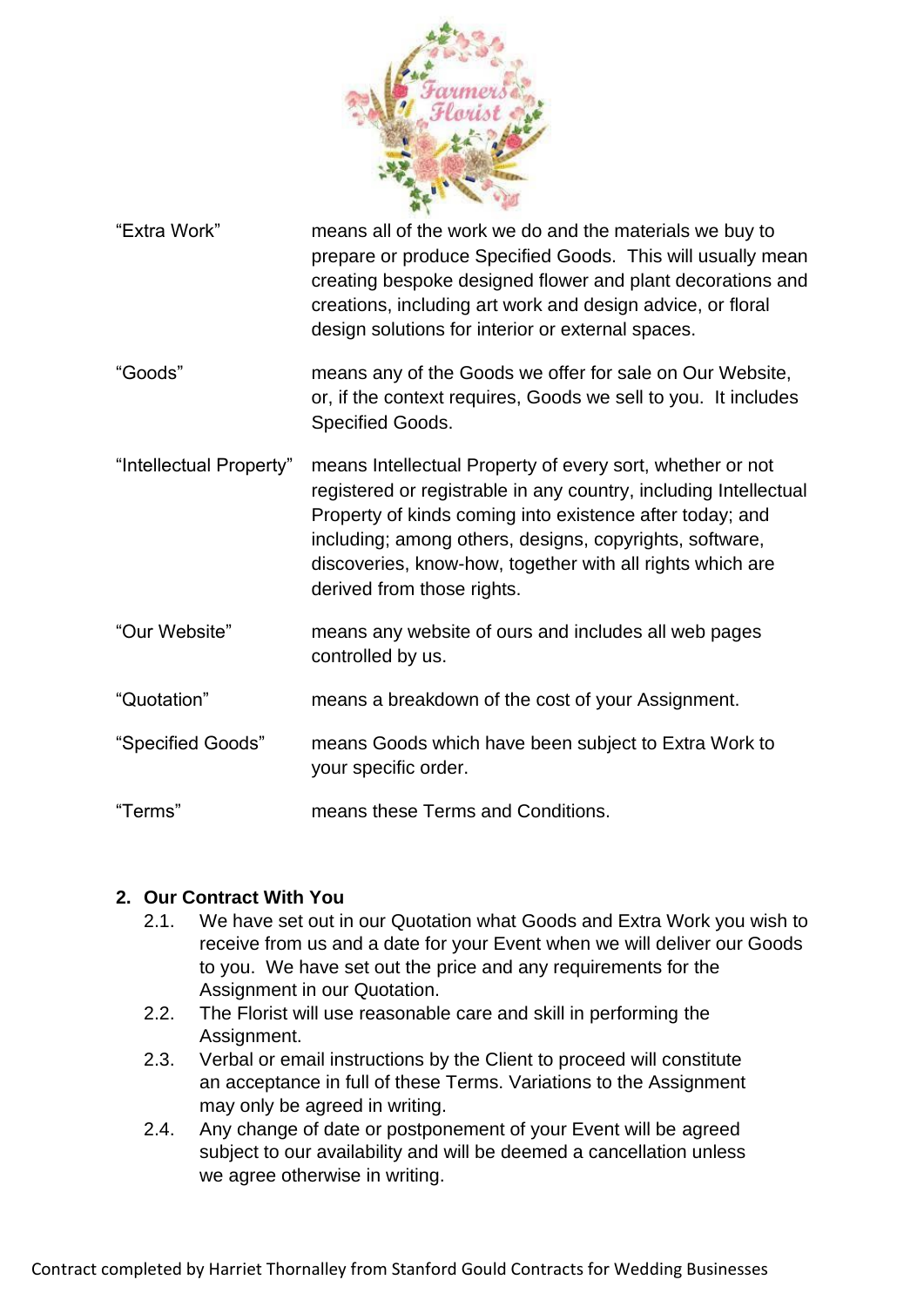

2.5. We may change these Terms from time to time.

### **3. Extra Work**

- 3.1. Our contract to supply Specified Goods is a contract for both the supply of Goods and the Extra Work you have asked us to do.
- 3.2. Extra Work is the bespoke design of your Goods to fit with your occasion or purpose specifications, design instructions or themes within your Brief.
- 3.3. The Extra Work shall be limited to the preparation of an initial design based on your Brief to us, and one round of amendments or revisions.
- 3.4. Wholescale redesign or significant changes to your Brief shall not be included as amendments or revisions and in that situation the contract will be terminated, and the Deposit forfeited. A new Quotation will then be provided by us, based on a new Brief and its design instructions.
- 3.5. Your final Brief will be sent to you for approval and sign off, and this will then allow the Specified Goods to be created. Any changes to the Brief thereafter may incur additional charges.

## **4. Intellectual Property and Confidential Information.**

- 4.1. The Intellectual Property in all work we do in the process leading to completion of the Specified Goods and in the completed Specified Goods belongs to us. You cannot photograph, copy, reprint or use the designs for any other purpose or goods, save as set out below.
- 4.2. If you change or create derivative versions of the Specified Goods, the Intellectual Property in those changed or derived versions also belongs to us.
- 4.3. We now grant an exclusive non-commercial licence to you, to use the Intellectual Property, by the use and enjoyment of the Specified Goods only, for a period of 99 years. You may not assign this license in any circumstances. This licence is personal and non-transferable unless agreed in writing.

### **5. Prices**

5.1. Prices for Goods and Specified Goods are available on enquiry, either through Our Website or by telephone or email. We are not registered for VAT. The price for the Goods and Specified Goods is set out in our Quotation.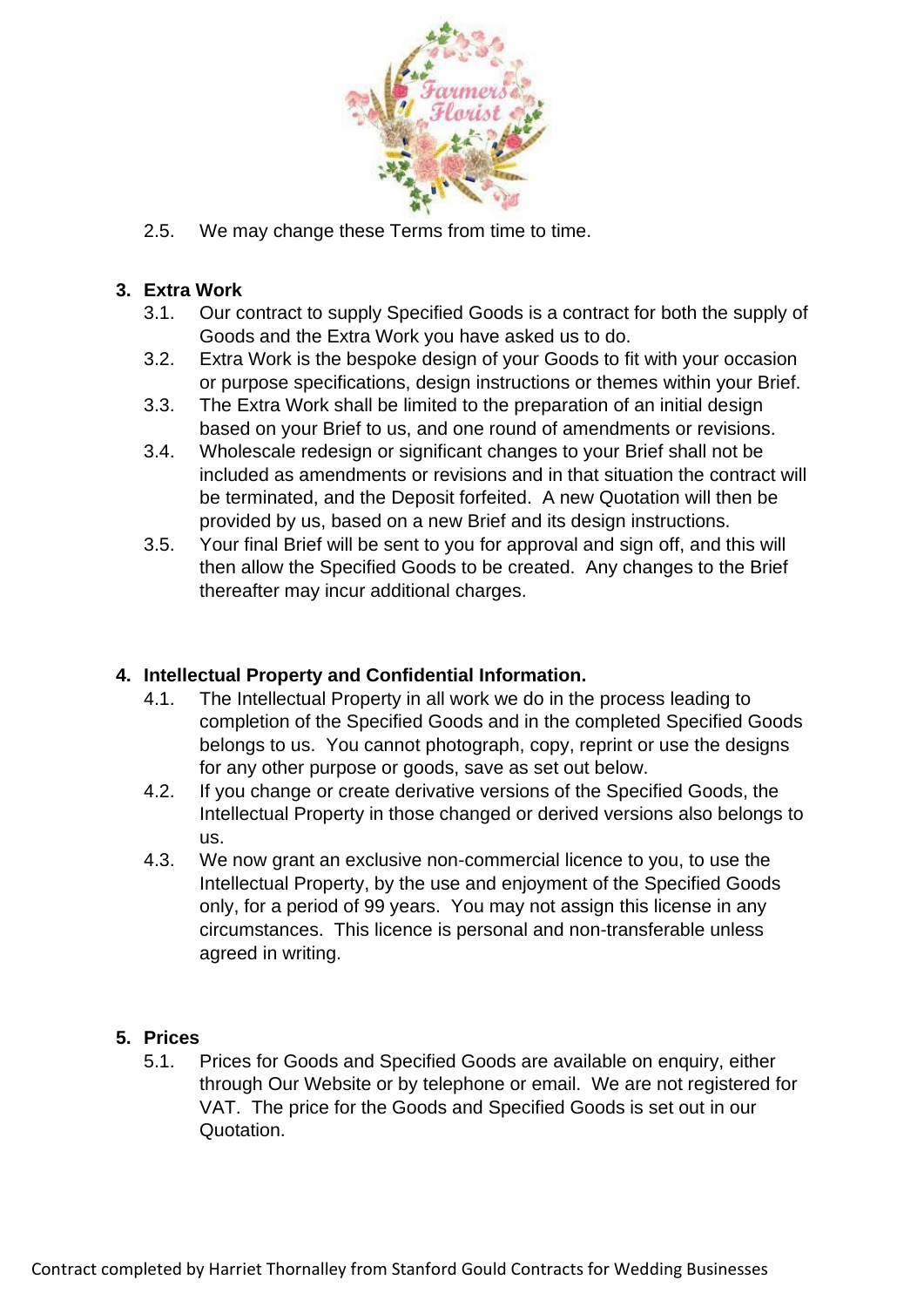

## **6. Payment**

- 6.1. We require you to pay a Deposit of 50% of the price of your order on acceptance of our Quotation. The balance payment is required to be paid by you at least 2 weeks before delivery, including where applicable, any delivery costs, before we will send any part of the order.
- 6.2. The price in the Quotation will be paid after invoices rendered from time to time. Payment terms are on invoice, and payment is not deemed to have been made until the price has been paid in full. If payment is not made in full and within time the services may be suspended and payment in advance may be required before the services are re-commenced.
- 6.3. The Florist reserves the right to require some or all of the price to be paid in advance of the commencement of the services where applicable and agreed in writing. If payment is not made in accordance with the above clauses, the Florist reserves the right to charge an administration fee of £50 to late payments together with interest at the rate prescribed by the Late Payment of Commercial Debt (Interest) Act 1998 from the date payment was due until the date payment is made.
- 6.4. If we owe you money (for any reason) we will credit your nominated bank account as soon as reasonably practicable but, in any event, no later than 14 days from the date that we accept that repayment is due.

## **7. Cancellation and Refunds**

- 7.1. You are purchasing Specific Goods, and there is no right to cancel a contract to supply Specific Goods and no refunds are available. If you do not wish to progress with the order, and ask to cancel or terminate the agreement, unless we have agreed otherwise in writing, you will be liable to pay the full Quotation price for the Goods.
- 7.2. Our discretionary policy is as follows:
	- 7.2.1. The Assignment can be cancelled by either party in writing or by email subject to the matters set out in this clause.
	- 7.2.2. If we cancel the Assignment, the Deposit and any other additional money paid at the time of cancellation will be repaid to the Client within 14 days of cancellation, and no further refunds, sum or compensation will be payable to you by us arising from such a cancellation.
	- 7.2.3. If you cancel the Assignment more than 6 weeks before the date of delivery for the Event, then the Deposit shall be forfeited. No further sums will be due from you to us.
	- 7.2.4. If you cancel the Assignment less than 6 weeks before the date of delivery for the Event, the Deposit shall be forfeited. In addition, a cancellation fee will be immediately due, which shall be 100% of the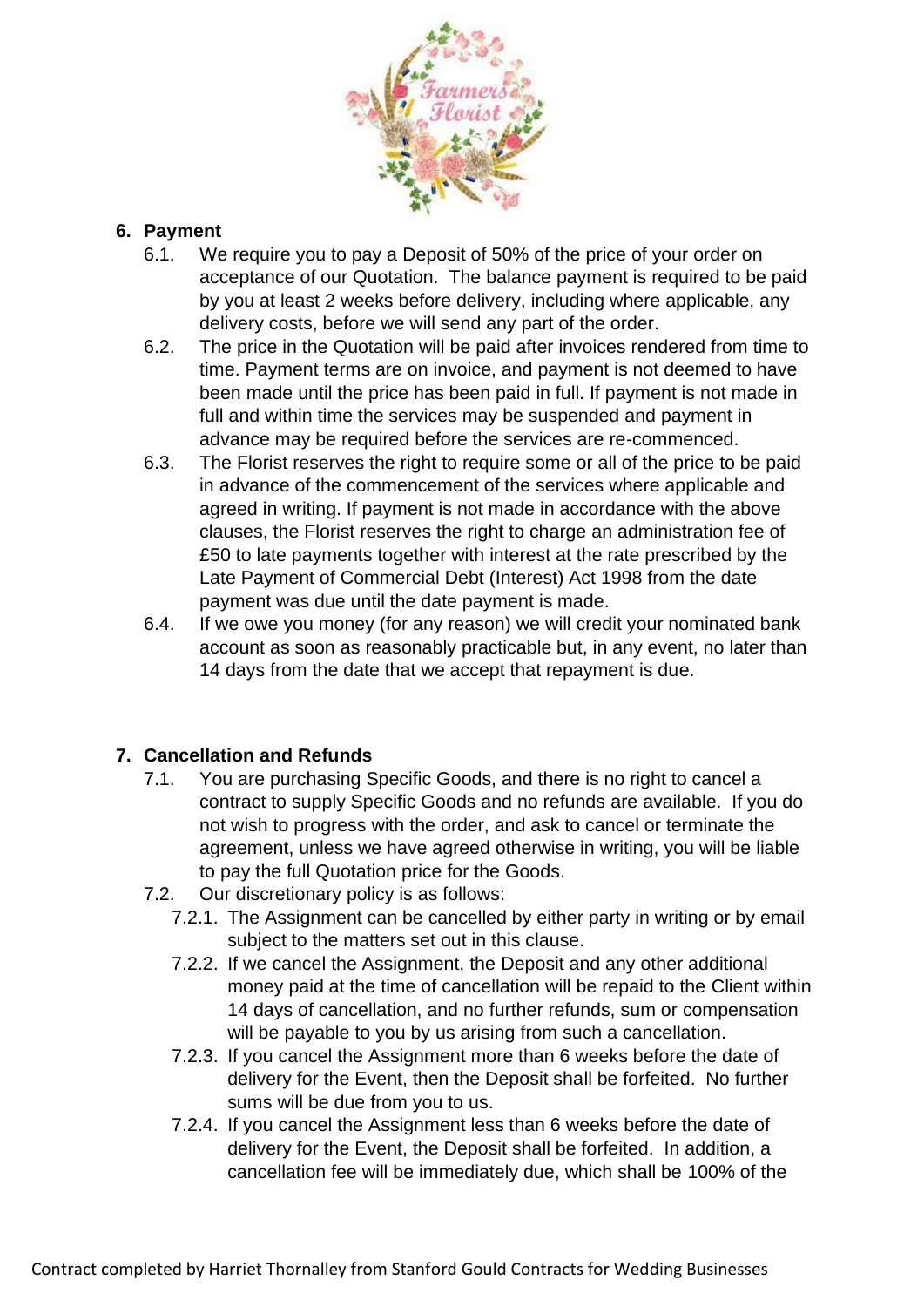

price less any monies already paid ie: You will be required to pay the full price in these circumstances.

7.3. The Assignment may be terminated by the Florist if payment of the price is not made in accordance with the Terms, or if the Client commits a material breach of any of these Terms and fails to remedy the breach within 14 days of being notified in writing, or if the Client enters into any form of insolvency arrangement. Upon termination the Client shall immediately pay any outstanding sums to the Florist.

## **8. Liability For Subsequent Defects**

- 8.1. Please examine the Goods you receive from us immediately you receive them. If you do not tell us of any defect or problem within 7 days of receipt of the Goods, we shall assume that you have accepted them.
- 8.2. If the Goods do not meet your Brief, and are defective, you may reject them and return them to us. Our Goods are perishable and designed to be at their best on the day of delivery for your Event. They are guaranteed only for the 24 hours of the day of your Event. The Goods must be returned to us as soon as any defect is discovered but not later than 7 days from receipt to you.
- 8.3. We will return your money subject to the following conditions:
	- 8.3.1. We receive the Goods with labels and packaging intact.
	- 8.3.2. You tell us who you are, where you are and set out the fault complained of in writing. We cannot return your money unless we know who sent the Goods back.
- 8.4. If any defect is found, then we shall:
	- 8.4.1. repair or replace the Goods, or
	- 8.4.2. refund the full cost you have paid including the cost of returning the Goods.
- 8.5. Our Goods are hand-created and natural products and are, therefore, unique. Part of the character and nature of such natural Goods is that they are subject to colour and shade variations. Therefore, defect shall not include:
	- Colour and natural variation from photographs and samples.
	- Errors not identified by you, or any changes requested, at the time or after the Brief has been approved.
	- Our Goods are perishable and designed to be at their best on the day of delivery. We do not guarantee them beyond that date.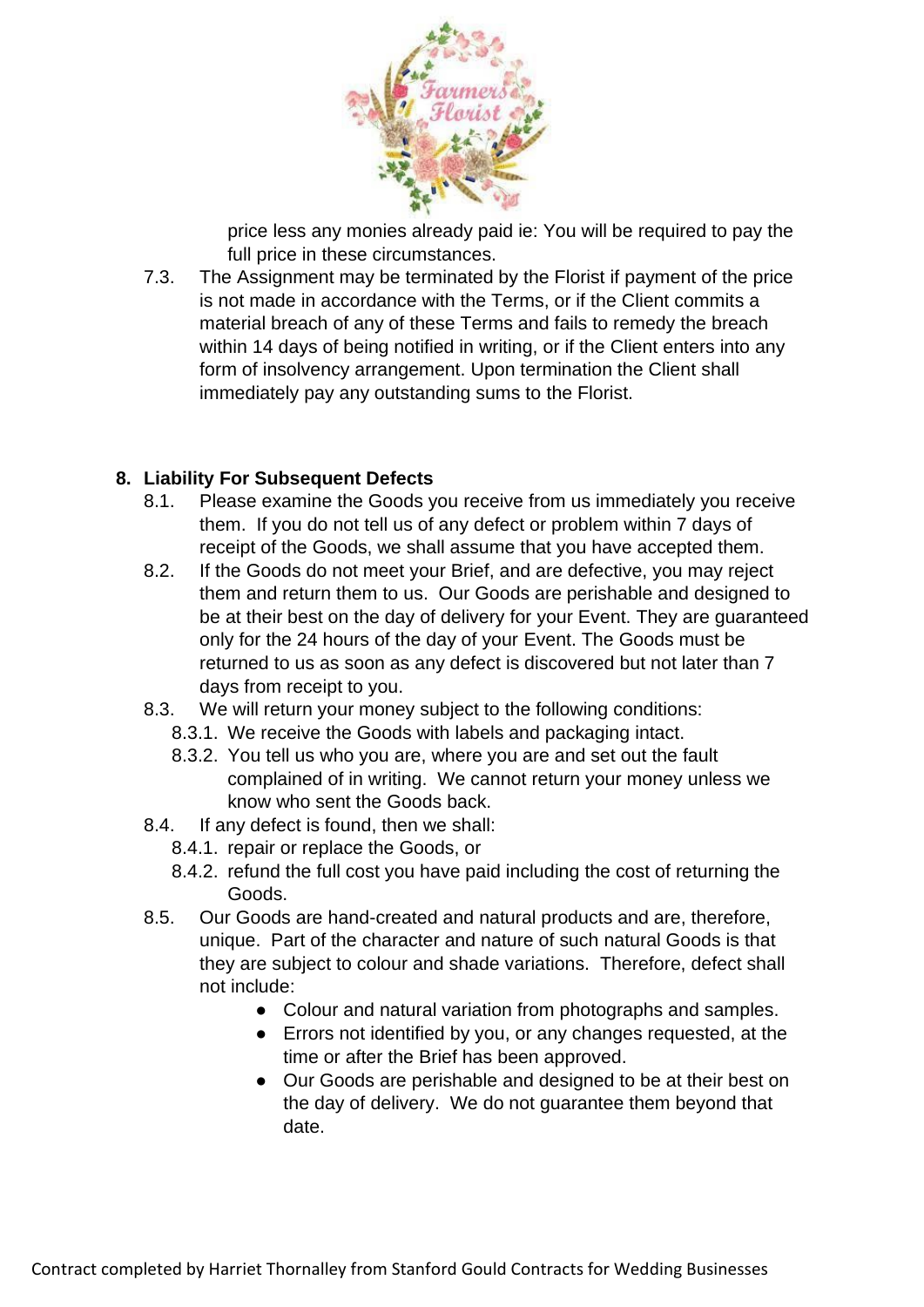

## **9. Delivery**

- 9.1. Goods are delivered by us to the agreed location as set out in the Quotation.
- 9.2. We may deliver the Goods in instalments if they are not all available at the same time for delivery.
- 9.3. Goods are sent at our own risk until signed for by you or by any other person at the address you have given to us.
- 9.4. All Goods must be signed for on delivery by an adult aged 18 years or over. If no one of that age is at the address when the delivery is attempted, the Goods may be retained by the carrier.
- 9.5. When your Goods arrive, it is important you check immediately the condition and quantity. If your Goods have been damaged in transit, you must refuse the delivery and immediately contact us so that we may dispatch a replacement quickly and minimise your inconvenience.
- 9.6. Signing "Unchecked", "Not checked" or similar is not acceptable.
- 9.7. Time for delivery specified on the order, if any, is an estimate only. If we agree with you to deliver on a particular day or at a particular time, we will do our best to comply. But no time given is to be treated as contractual. We are not liable to you for any expense or inconvenience you incur on account of delayed delivery or non-delivery.
- 9.8. Some Goods are so large and heavy that delivery times may be slightly longer. In this case, approximate delivery dates will be given when you place your order.
- 9.9. Where agreed in writing and in advance, we will provide your Goods in containers (such as vases, ceramics, bowls and bottles) or with props (such as candelabras and candle holders) which we loan to you to use the Goods at their optimum. Any containers or props provided to you remain our property and must be returned to us at the end of your usage. Any breakages by you must be paid for or replaced "like for like".
- 9.10. If you pick up your Goods from us in person then:
	- 9.10.1. Goods are at your risk the moment they are picked up by you or your carrier;
	- 9.10.2. you agree that you are responsible for everything that happens after you take possession of the Goods, both on and off our premises, including damage to property of any sort, belonging to any person.

### **10.Disclaimers**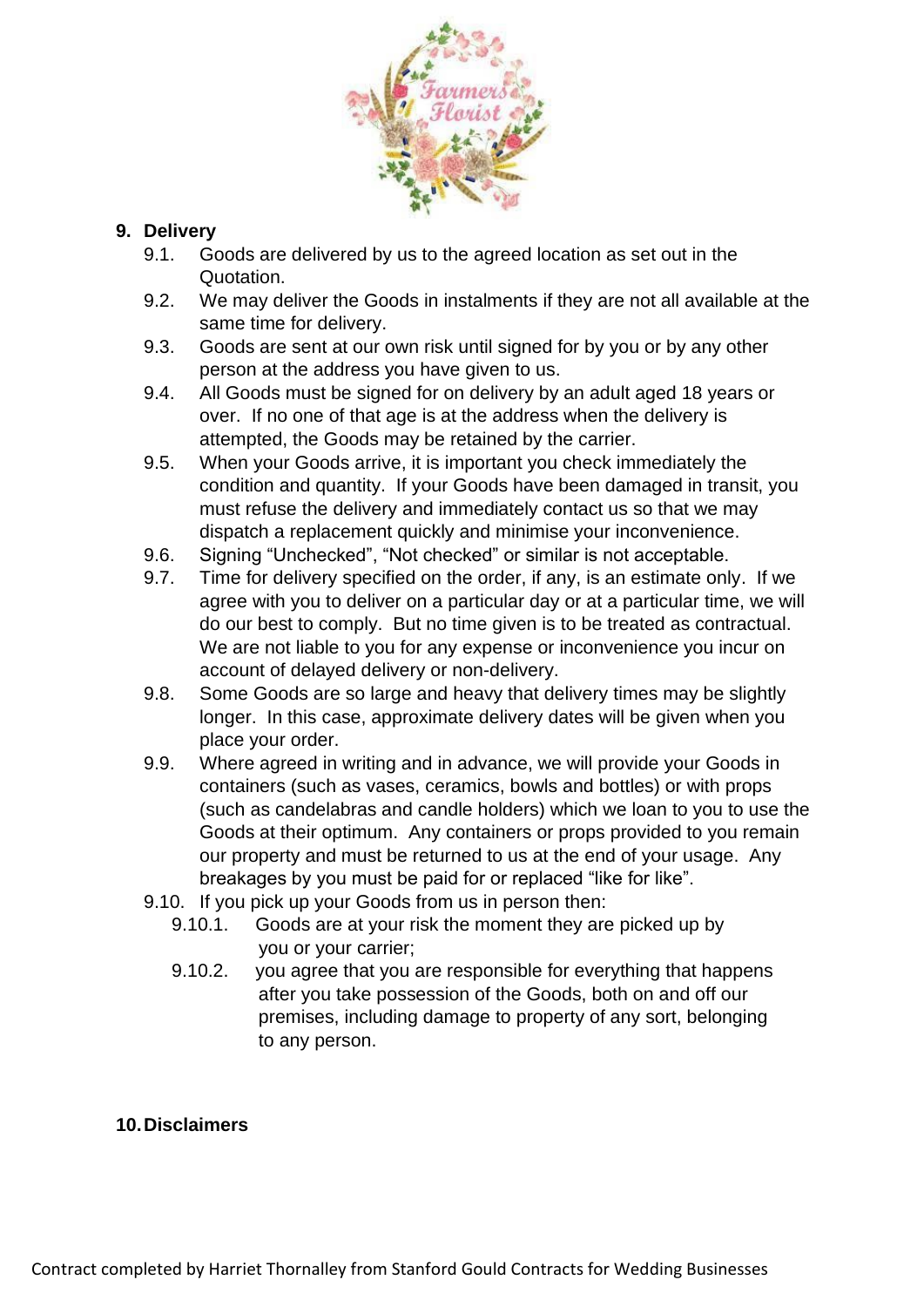

- 10.1. In respect of any direct losses (in Contract or Tort) the total liability of the Florist will not exceed the return of all payments received, and thus, the limit of liability shall not exceed the value of the price paid.
- 10.2. We shall not be liable to you for any loss or expense which is:
	- 10.2.1. indirect or consequential loss; or
	- 10.2.2. economic loss or other loss of turnover, profits, business or goodwill, even if such loss was reasonably foreseeable or we knew you might incur it.
- 10.3. Nothing in this clause shall limit our liability for death or serious injury caused by our negligence.
- 10.4. If the Florist is limited or hindered from providing any Goods or services booked by the Client due to circumstances beyond its control eg. government intervention, acts of god, civil disturbance, war, national or local disaster, strikes, labour disputes, then the liability of the Florist to the Client shall not exceed the amount paid by the Client for the Goods and/or services. The Deposit shall be non-refundable, (being an approximation of the value of Goods and/or services already rendered) and the Florist shall (where the value of the Goods or services already delivered to the Client is greater than the value of the Deposit) be entitled to be paid additionally for all Goods and services delivered to the Client up to that point. The Florist shall not be liable for any additional losses incurred by the Client in such circumstances.

#### **11.Miscellaneous Matters**

- 11.1. Verbal or email instructions by the Client to proceed will constitute an acceptance in full of these Terms including the price.
- 11.2. This agreement does not give any right to any third party under the Contracts (Rights of Third Parties) Act.
- 11.3. Each party will keep the confidential information of the other party and any third party confidential and secret, and only use it for the purposes of supplying the services or making proper use of the services. Each party recognises and accepts its obligations with regard to the control and the processing of personal data under the current data protection legislation and regulations. For more information on this, please see our privacy notice on Our Website.
- 11.4. You grant us consent to use any work including photographs created as part of the Assignment to show off our Goods and services and designs, together with the right to display images as part of our portfolio and to write about the Assignment on websites, and in our marketing materials.